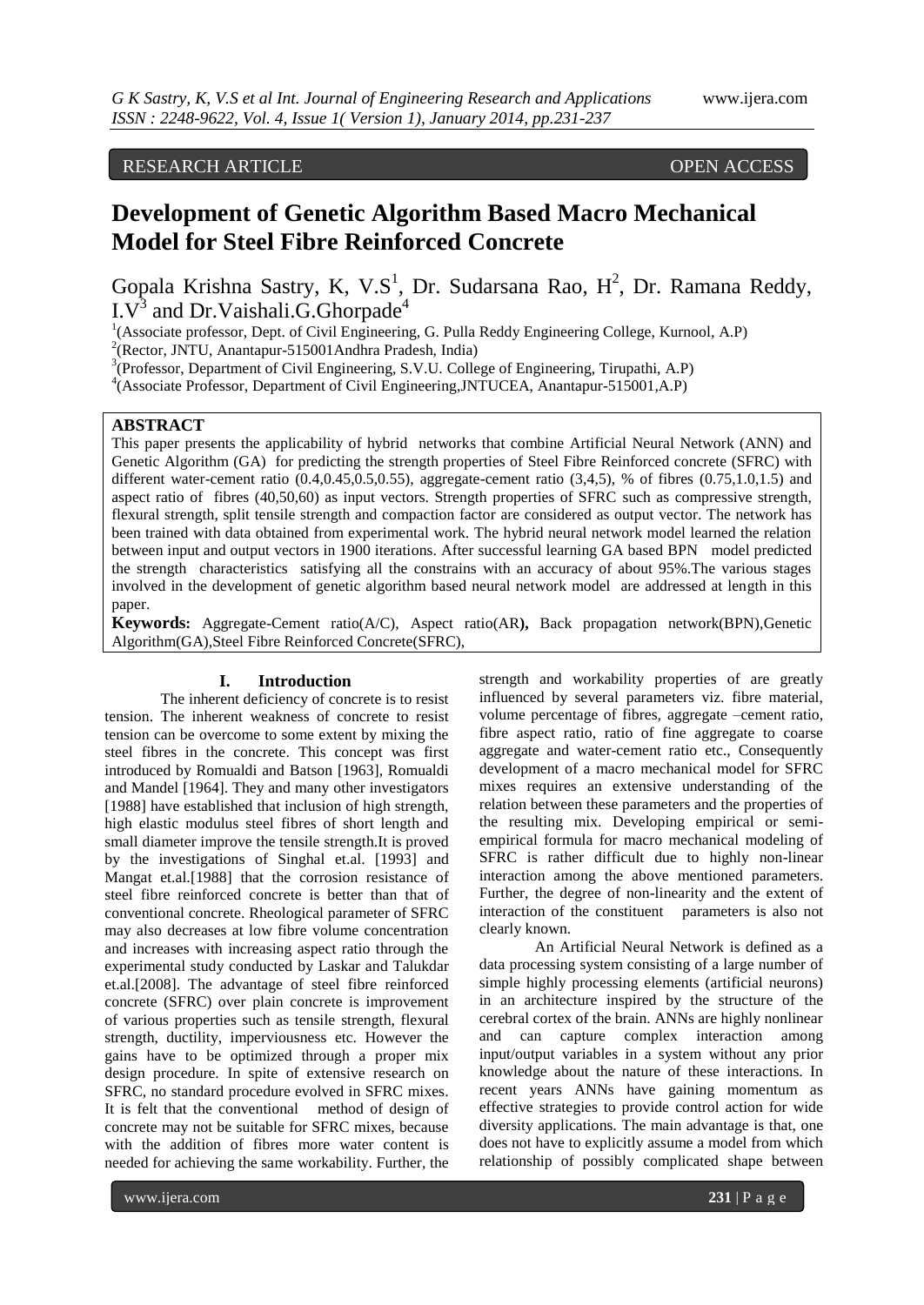input variables is generated between input or output variables is generated by data points themselves. ANNs with this remarkable ability to derive meaning from complicated or imprecise data can be used to extract patrons and detect trends that are too complex, to be noticed by either humans or other computer techniques. ANNs are highly parallel, i.e., their numerous independent operations can be executed simultaneously. Among all kinds of neural network algorithms, error back propagation (BP) network is the most typical delegate. But there are some intrinsic drawbacks for the BP algorithm due to its slow convergence rate and tapping in the local optimization. Furthermore, it needs plenty of training samples in model establishments.

Genetic Algorithm (GA) on the other hand is a stochastic global searching and optimization algorithm that based on Darwin's biological theory of evolution and the Mendel's Genetic principle of genes.GA is used to solve complicated problems by simulating the evolutionary course of natural selection and natural inheritance of biological circles, featured by many advantages such as simple searching method, strong robustness, global parallel searching and is suitable to solve the complex problems of large scale. GA optimize the encoding which composed by parameters, according to a certain fitness function and genetic operations (selection, cross over and mutation) on the individual implementations of the evolution, so that high fitness value individual has been preserved and form a new group. While the individual of a new group is evolving, fitness value is increasing continually until the limit meets certain conditions. At this point the highest fitness value of the individual shall be the optimum solution. However GA also has its own shortages such as lower local convergence speed inkling to premature convergence etc.

It is evident that there is a strong complementarity between BP and GA. Based on that complementarity a new hybrid evolution mode can be established. i.e., the relationship model is established by BP network, the connection weights and thresholds of BP are optimized by GA and then the precision of model is increased by BP. The GA is accomplished by the BP techniques such as training repetition; early stopping and complex regulation are employed to improve evolutionary process results. It accelerates the convergence speed of algorithms and overcomes the drawbacks of BP network is difficult to achieve a satisfactory model with few trainings. Recently, it is established that, hybrid networks which combines genetic algorithm and neural network have the ability to map this type of multi parametric interaction.

Hence in this paper genetic algorithm and back propagation neural network model is presented to predict the strength properties of steel fibre reinforced concrete.

#### **II. Literature survey**

Serio Lai and Marzouk [1997] presented an ANN model predicting strength of building materials. Yeh [1998] adopted ANN methods for modeling the strength of high performance concrete. Wang [1999] developed Neural Networks to the design of concrete mix. Savic et.al., [1999] developed software for the optimal design of general and symmetric bar balanced laminates (or sandwich panels) with specified mechanical properties. Guang et.al., [2000] developed ANN model for compressive strength of concrete using multi layer feed forward networks. Saka et.al., [2001] developed a genetic algorithm based method for the optimum design of grillage systems. Nehdi et.al., [2001] have developed model for performance of self compacting concrete mixtures. Raghunath Reddy [2001] has developed macro mechanical model for steel fibre reinforced concrete by ANN. Cengiz Toklu [2005] formulated an aggregate-blending as a multi objective optimization problem and solved by using genetic algorithms. Kong [2006] developed preliminary design of concrete structures using genetic algorithms and spread sheets. Govindraj and Ramasamy [2006] have developed optimum design of reinforced rectangular columns using genetic algorithms. Bhattacharya et.al. [2008] developed optimal design of precast pipe racks using genetic algorithm. Sivakumar and Vaidyanathan [2007] have developed logical penalty functions for efficient search in optimization of discrete structures using genetic algorithms. Sudarshana Rao and Ramesh Babu [2007] developed ANN model for the design of beam subjected to bending and shear. Sudarshana Rao and Chandrasekhara Reddy have developed ANN based macro mechanical model for slurry infiltrated fibrous concrete. Sudarshaha Rao et.al.,[2012] developed genetic algorithm based hybrid neural network model for predicting the ultimate flexural strength of ferrocement elements. Vaishali et.al., [2013] developed Neural Network model for predicting strength of high performance concrete.

#### **III. Experimental work**

Experiments on SFRC mixes were conducted to determine the properties such as compressive strength, split tensile strength, flexural strength and workability (compaction factor) for different water-cement ratios(0.4,0.45,0.5,0.55), aggregate-cement ratios(3,4,5), fibre Aspect ratios(0.75,1.0,1.5) and % of fibres (0.75,1.0,1.5) as variables. A total of 108 sets of SFRC mixes were casted and tested in the laboratory for compressive strength, split tensile strength, flexural strength and compaction factor . Out of these 108 data sets ,87 data sets (80%) were used for training the network and 21 data sets were used for validation of GANN model. Steel fibres used in the present study were a black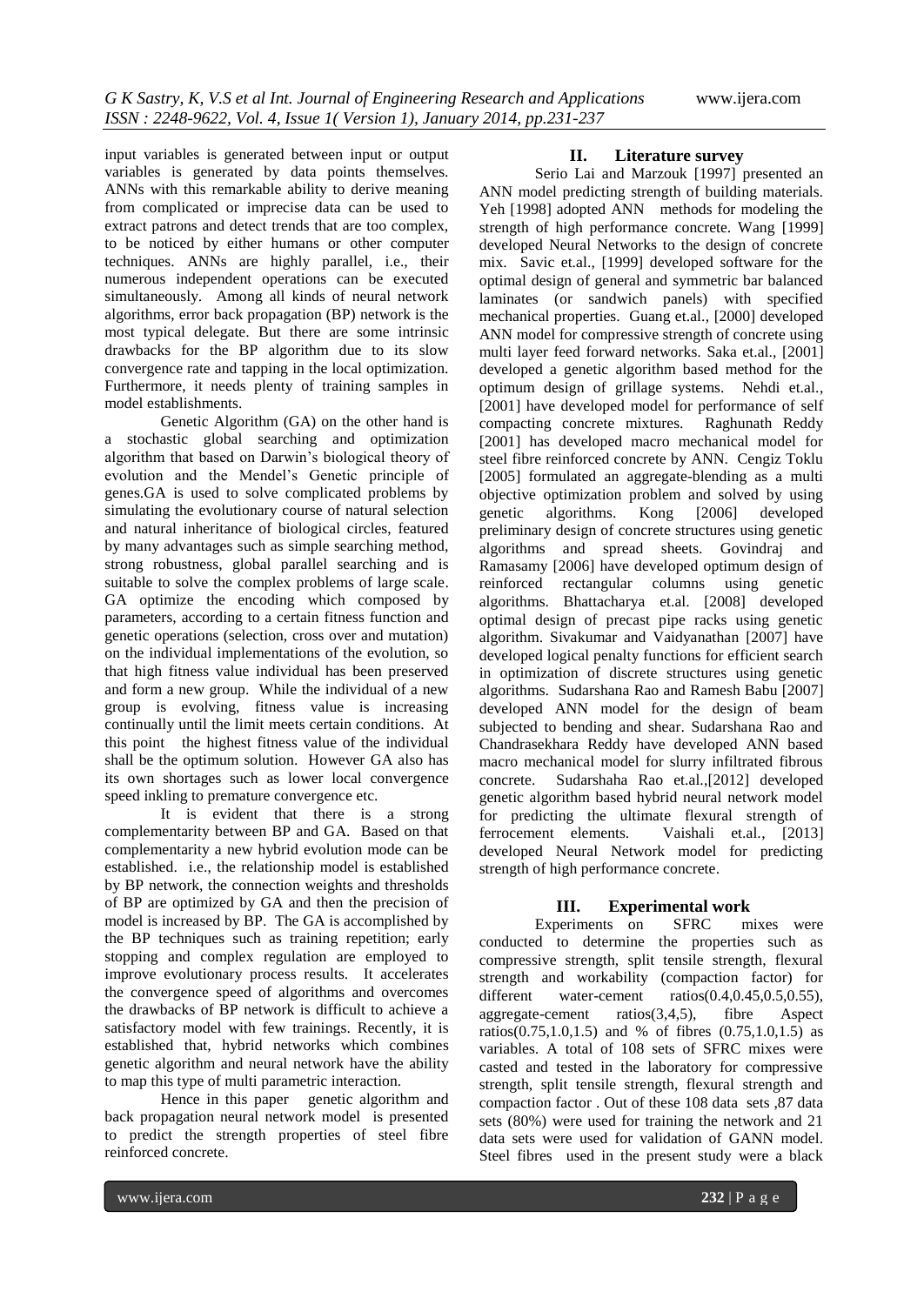binding wire ( mild steel )of diameter of 0.944mm with tensile strength of 364.42 N/mm<sup>2</sup>.A part of training set data is presented in Table.1

|                | <b>INPUTS</b> |                |              |               | <b>OUTPUTS</b> |            |                   |            |
|----------------|---------------|----------------|--------------|---------------|----------------|------------|-------------------|------------|
| Sl.no.         | W/C           | A/C            | % of f       | Asp.<br>ratio | Comp<br>factor | comp. str. | Split<br>ten.str. | Flex. Str. |
| 1              | 0.4           | 3              | 0.75         | 40            | 0.95           | 35.7       | 3.03              | 3.9        |
| $\overline{2}$ | 0.4           | 3              | $\mathbf{1}$ | 40            | 0.93           | 37.3       | 3.2               | 4.07       |
| 3              | 0.45          | 3              | 0.75         | 40            | 0.96           | 31.1       | 2.97              | 3.81       |
| $\overline{4}$ | 0.45          | 3              | 1.5          | 40            | 0.92           | 35.8       | 3.34              | 3.99       |
| 5              | 0.5           | 3              | 0.75         | 40            | 0.963          | 30.5       | 2.83              | 3.72       |
| 6              | 0.5           | 3              | $\mathbf 1$  | 40            | 0.95           | 31.6       | 3                 | 3.8        |
| 7              | 0.4           | $\overline{4}$ | 0.75         | 40            | 0.836          | 34.93      | 2.9               | 3.75       |
| 8              | 0.4           | 4              | $\mathbf{1}$ | 40            | 0.825          | 36.2       | 3.15              | 3.86       |
| 9              | 0.4           | $\overline{4}$ | $1.5\,$      | 40            | 0.813          | 37.33      | 3.45              | 3.9        |
| 10             | 0.45          | $\overline{4}$ | $\mathbf 1$  | 40            | 0.873          | 31.9       | 3.06              | 3.65       |
| 11             | 0.45          | $\overline{4}$ | 1.5          | 40            | 0.86           | 34.8       | 3.3               | 3.8        |
| 12             | 0.5           | $\overline{4}$ | 0.75         | 40            | 0.9            | 29.8       | 2.75              | 3.35       |
| 13             | 0.5           | $\overline{4}$ | 1.5          | 40            | 0.87           | 32.5       | 3.16              | 3.69       |
| 14             | 0.55          | 5              | 0.75         | 40            | 0.88           | 26.3       | 2.54              | 3.09       |
| 15             | 0.55          | 5              | $\mathbf 1$  | 40            | 0.87           | 28.3       | 2.7               | 3.18       |
| 16             | 0.4           | 5              | 0.75         | 50            | 0.807          | 36.44      | 2.9               | 3.765      |
| 17             | 0.4           | 5              | $\mathbf{1}$ | 50            | 0.79           | 37.25      | 3.11              | 3.82       |
| 18             | 0.4           | 5              | 1.5          | 50            | 0.781          | 38.44      | 3.46              | 4.08       |
| 19             | 0.45          | 5              | $\mathbf 1$  | 50            | 0.85           | 33.1       | 3.03              | 3.67       |
| $20\,$         | 0.45          | 5              | 1.5          | 50            | 0.82           | 34.6       | 3.32              | 3.92       |

## Table.1 part of training data

## **IV. Development of Hybrid Neural Network**

In the present work, it is required to development of GANN model for predicting strength properties of SFRC such as compressive strength, split tensile strength, flexural strength and compaction factor. This means, the model should be able to predict the above properties for a given input vectors of Water-cement ratio (W/C), Aggregatecement ratio( $A/C$ ), % of fibres (%fib) and Aspect ratio of fibre (A/R). Hence input to the network is selected as above, similarly the output vector for the neural network is compaction factor, compressive strength, split tensile strength and of flexural strength of SFRC. MATLAB was used to develop GANN model.

#### **4.1 Selection of suitable Network configuration:**

The network configuration is defined in terms of the number, size, nodal properties etc. of the Input / Output vectors and intermediate hidden layers. Once input and output vectors are decided to cater the present investigation requirements, the task of selection a suitable configuration has been taken up. There is no direct method to select number of nodes in hidden layers. Usually a trial and error method is adopted for arriving at the network configuration. After doing many trials, it is observed that the network with 10 neurons in one hidden layers is behaving well. Accordingly a configuration of (4- 10-4) has been selected for this network model. The architecture is depicted in Fig.1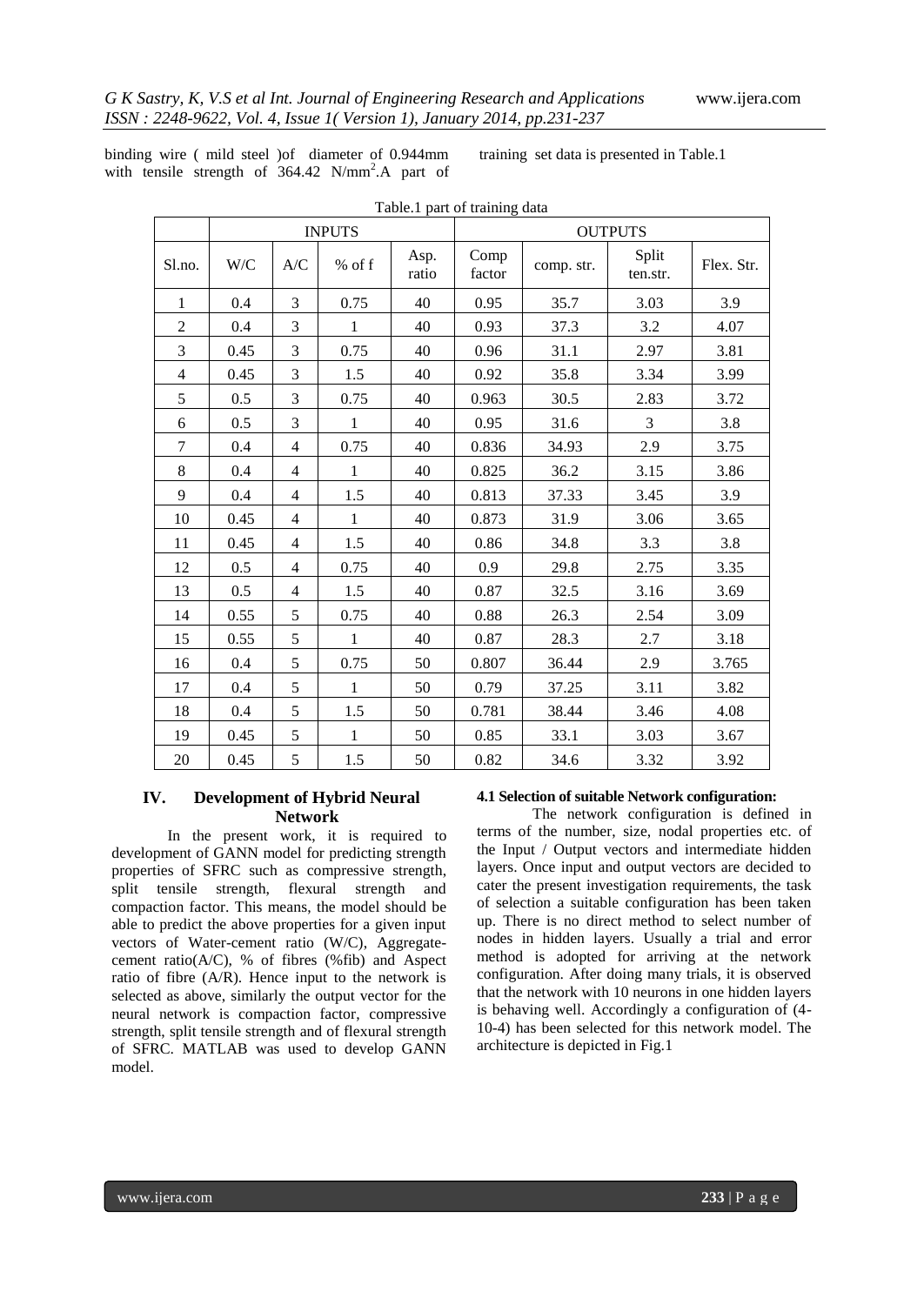

Fig. 1 Configuration of GANN Model.

## **4.2Training of network**

Conventionally Back propagation network makes use of a weight updating rule based kind of gradient descent technique to determine their weights and therefore runs the risk of encountering the local minima problem. On the other hand Genetic Algorithm (GAs) which are adoptive search and optimization algorithms that mimic the principle of natural genetics. Genetic Algorithms are quite different from traditional search and optimization techniques used in engineering design problems but at the same time exhibit simplicity, ease of operation, minimum requirements and global perspective.

In the present work MATLAB was used to develop the model. The neural network which was developed consists of three layers input, hidden and output with 4,10,4 neurons respectively. The activation function used is " $atan(x)$ . The weights of network are obtained by minimizing the error between neural net output and actual output. To minimize the error and determine the weights, the optimization procedure was carried in two steps. First Genetic Algorithm was used to minimize the error to avoid the solution to be trapped in local minima and then optimization is shifted to sequential quadratic programming to hasten up the optimization process to complete the solution fast.

Genetic Algorithm which use a direct analogy of natural behavior, work with a population of individual strings, each representing a possible solution to the problem concerned. Each individual string is assigned a fitness function which is an assessment of how good a solution is to a problem. The high fit individuals participate in reproduction by cross breeding. This yields new individual strings as off springs which share some features with each parent. The least fit individual are kept out from reproduction and so they die out. A whole new population of possible solutions to the problem is generated by selecting the high fit individuals from the current generation. This new generation contains characteristics which are better than their ancestors. A constant rate of crossover factor of 0.8 and population 200 has been adopted during training. Satisfactory training has been obtained after 1900 iterations. After successful learning of network maximum error calculation between NN output and actual output was 0.018819. During training of model develops function value vs. iteration is as shown in Fig.2.The Learning of GANN network for split tensile strength and flexural strength are shown in Fig. 3 and Fig.4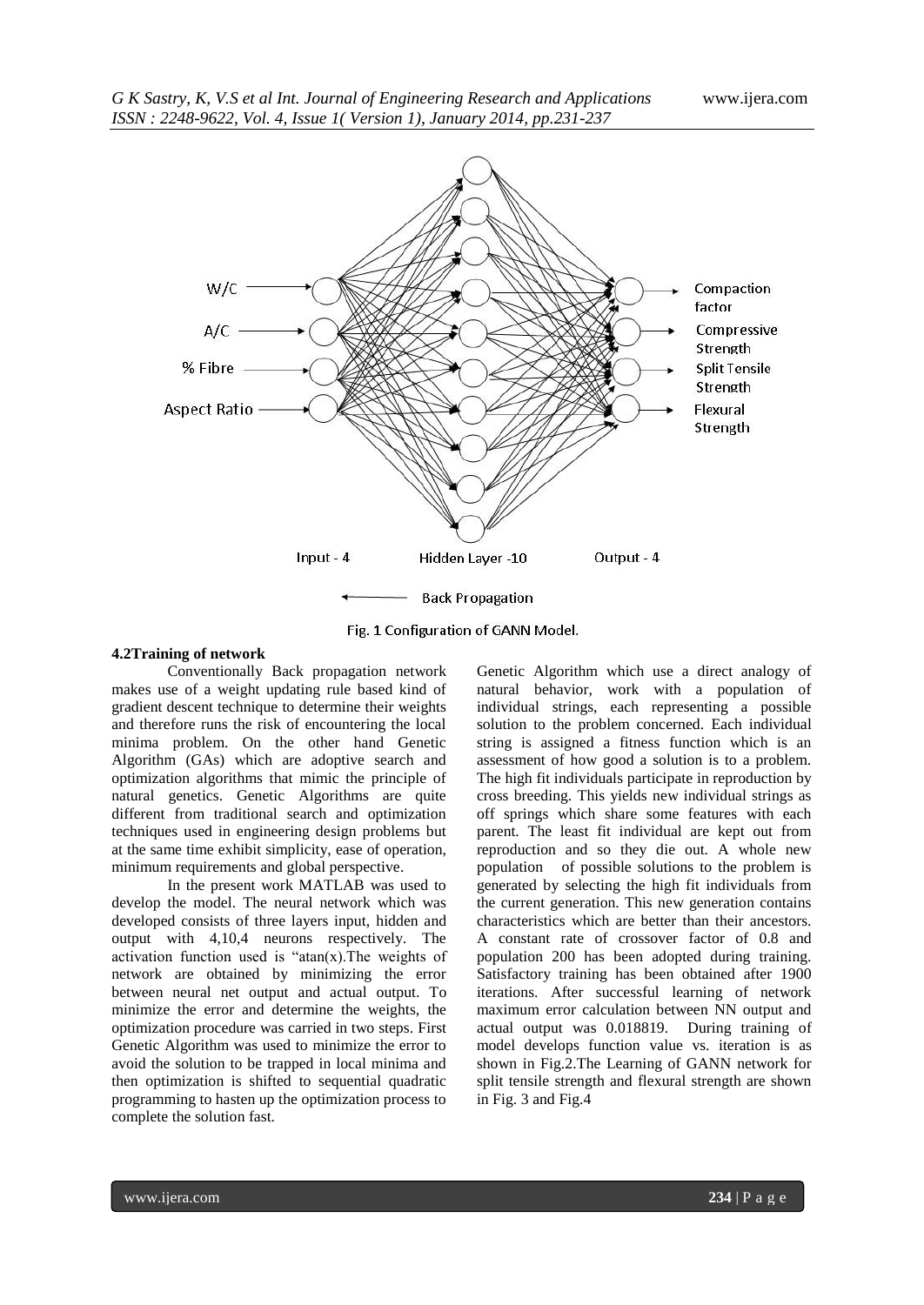





## **V. Results and Discussion**

Validation of network is to test the network for parameters that not used in the training of the network. The network was asked to predict the compaction factor, compressive strength, split tensile strength and flexural strength of SFRC mixes for 21





data sets which are not included in training sets. It can be observed that from Fig.5,6,7,8, the values predicted by GA/ANN model for new set matches satisfactorily with the experimental results. Hence GA/ANN model can be used for the prediction of strength properties of SFRC mixes**.**

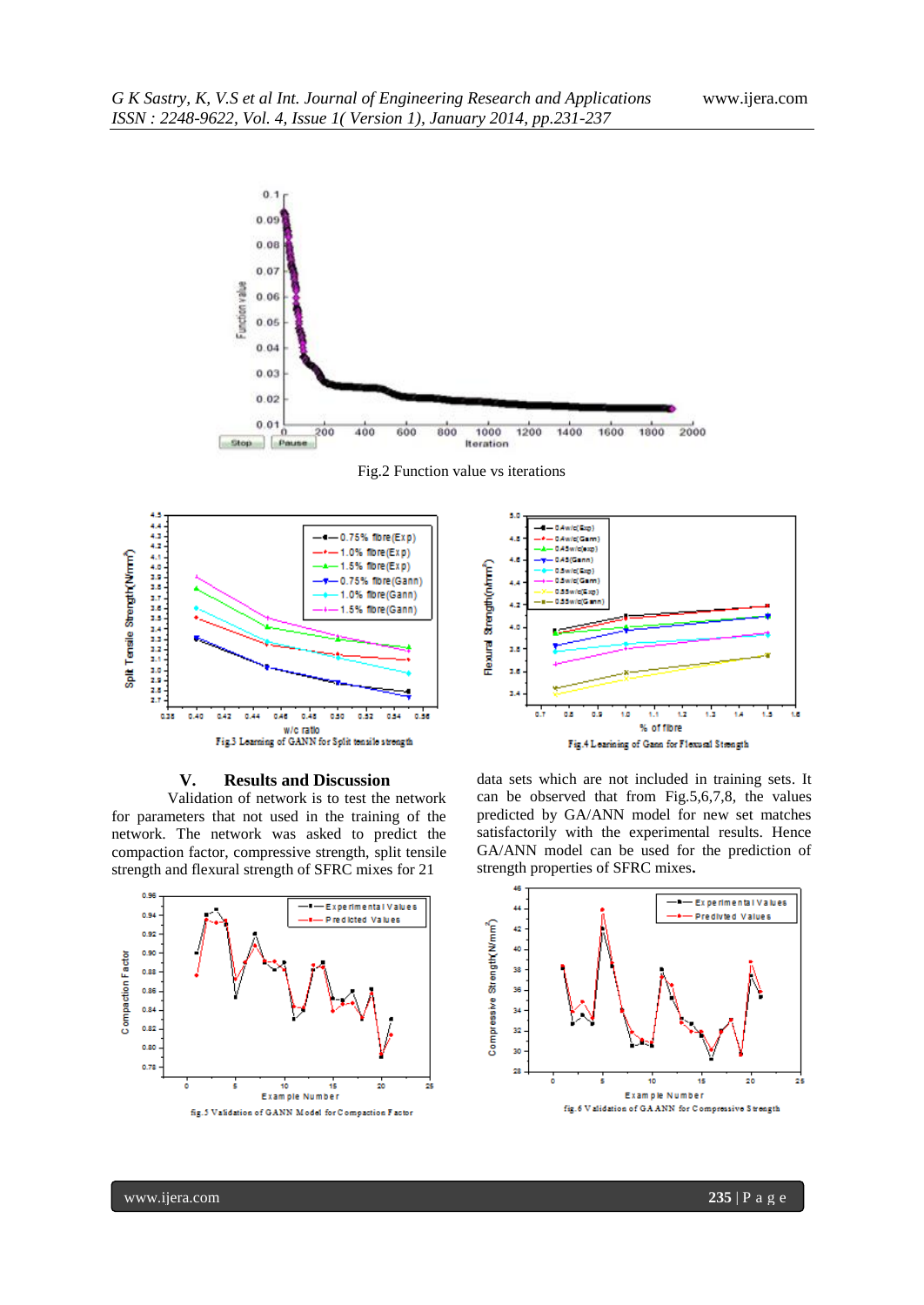*G K Sastry, K, V.S et al Int. Journal of Engineering Research and Applications* www.ijera.com *ISSN : 2248-9622, Vol. 4, Issue 1( Version 1), January 2014, pp.231-237*



#### **VI. Conclusions**

In this paper, the application of GA/ANN model for predicting the strength properties of SFRC mixes such as compressive strength, split tensile strength, flexural strength and compaction factor has been demonstrated. The network model has been trained using 87 sets of examples obtained from the experimental results. The training examples are so chosen that they will cover all variables involved in the problem. The weights for network has been obtained using genetic algorithm. The network could learn the prediction of strength properties with just 1900 iterations. After successful training GANN model is able to predict compaction factor, compressive strength, split tensile strength, flexural strength and of SFRC satisfactorily for new problems with an accuracy of about 95%.Thus it is concluded the neural network model can serve as macro mechanical model for predicting strength properties of SFRC .

#### **References**

- [1] Battacharya,A.K,Devadas Menon,Rajeevan,K. (2008), Optimal Design of precast pipe racks, *Indian Concrete journal March-2008 pp-21- 28*
- [2] Cengiz Toklu, Y., (2005). Aggregate blending Algorithm, *computer Aided Civil and Infrastructural Engineering, Vol.20, NoK.6,pp 450-460.*
- [3] Dragon A. Savic, Ken E.Evans and Thorstan Silberhorn, (1999), A Genetic Algorithm based system for the Optimal Design of Laminates, *Computer Aided Civil and Infrastructural Engineering, Vol. 14, No. 3, pp.187-197*.
- [4] Govindaraj, V., Ramasamy, J.V.,(2006) Optimum Design Of Reinforced Concrete Columns Using Genetic Algorithm, *Journal of structural engineering Vol.33, No.2, June-July 2006 pp. 139-147.*
- [5] Kong, J., Kwok, T.C.,(2006) *Preliminary designing of concrete structures using*



*Genetic Algorithm and spread sheets*, *31st conference on OUR world in concrete and structures,16-17th Aug-2006*

- [6] Mangat,P.S.,Gurussamy,K.,(1988),Corrosio n resistance of steel fibre reinforced concrete under marine environment, *Cement and Concrete., vol.18,pp44-54*
- [7] Moncef Nehdi, Hasson EI Chabib, Hesham EI Naggar,(2001), Predicting performance of self compacting concrete mixtures using Artificial Neural Networks, *ACI material journal vol.98, n0.5, pp 450-460.*
- [8] Narayanan ,R., Green,K.R., (1988), Fibre reinforced concrete beams in pure torsion, *Proceedings Institute of Civil Engineerings, London part-2, vol.69, pp 1043-1044*
- [9] Ni Hong-Guang,Wang Ji-Zong (2000), Prediction of compressive strength by Neural Networks*, Cement and Concrete research, cem.concr. Res. Vol-30, pp-1245- 1250*
- [10] Raghunath Reddy,T. (2001) Development of a macro mechanical Neural Network model for steel fibre reinforced concrete*, doctoral diss…,JNTU Hyderabad, 2001*
- [11] Romualdi,J.P., Baston, G.B. (1963) Mechanics of crack arrest in concrete with closely spaced reinforcement, *Journal of the Engineering Mechanics Division., EM\_3, Proceedings of the American Society of Civil Engineering, vol-89, pp-147-168*
- [12] Romualdi,J.P.,MnadelJ.A.,June (1964),proc.vol-61. Tensile strength of concrete affected by uniformly distributed and closely spaced short lengths of wire reinforcement, *Journal of American Concrete Institute, June 1964, proc.vol. 675- 672*
- [13] Saka,M.P., ,Daloglu, A.,and Malhas,F., (2000) Optimum spacing design of grillage systems using a Genetic Algorithm, *Advances in Engineering Software,vol-29, pp 863-873*
- [14] Serio Lai ., and Marzouk (1997) Concrete strength prediction by means of Neural